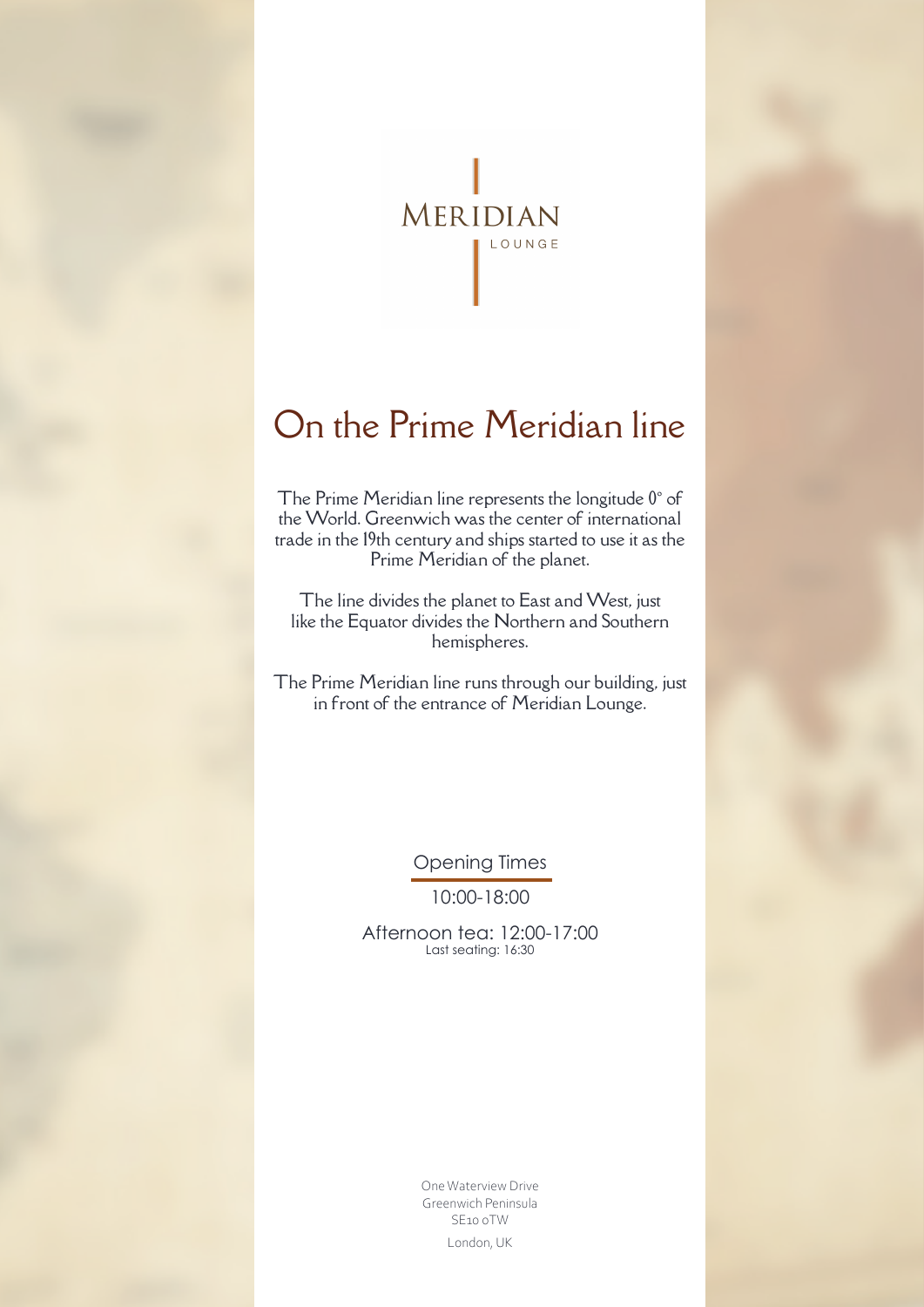### Loose Leaf Black Tea

Meridian Blend Breakfast Blend Assam Dejoo The Staunton Earl Grey Vanilia Tea Chocolate Tea Chai Cinnamon Tea Darjeeling Goomtee

### Decaffeinated Loose Leaf Black Tea

Ceylon



Espresso £4.00

Double espresso £5.00

Latte  $E5.00$ 

Cappucino £5.00

Americano £5.00

Flat White £5.00

## Loose Leaf Green Tea

Dragonwell Lung Ching Dragon Jasmine Pearls

#### Loose Leaf White Tea

White Apricot White Oolong

## Caffeine-Free Loose Leaf Infusions

Peppermint Whole Rosebuds Chamomile flowers

# Hot Chocolate

Dark chocolate £6.00 72% Venezuela, 70% Ivory Coast, 66% Mexico

> Milk chocolate  $£6.00$ 41% Ivory Coast, 40% Ghana

White chocolate £6.00 29% Cocoa butter

## Plant-based milks

Tea

£5.00

Almond | Oat | Coconut | Rice | Soya



## Add your favourite flavour:

Almond, Banana, Caramel, Cinnamon, Hazelnut, Vanilla £1.00

## Soft drinks

| Freshly Squeezed Orange Juice 250ml                              | £6.00 |
|------------------------------------------------------------------|-------|
| Juices: orange, apple, pineapple, cranberry 250ml                | £5.50 |
| Fever Tree Tonic, Slim Line Tonic, Ginger Beer, Ginger Ale 200ml | £3.50 |
| Coke, Diet Coke, Lemonade 200ml                                  | £3.50 |
| Soda Water 200ml                                                 | £3.50 |
| Red Bull 250ml                                                   | £5.50 |
| Hildon Still, Sparling water 330ml                               | £3.50 |
| Hildon Still, Sparkling water 750ml                              | £5.00 |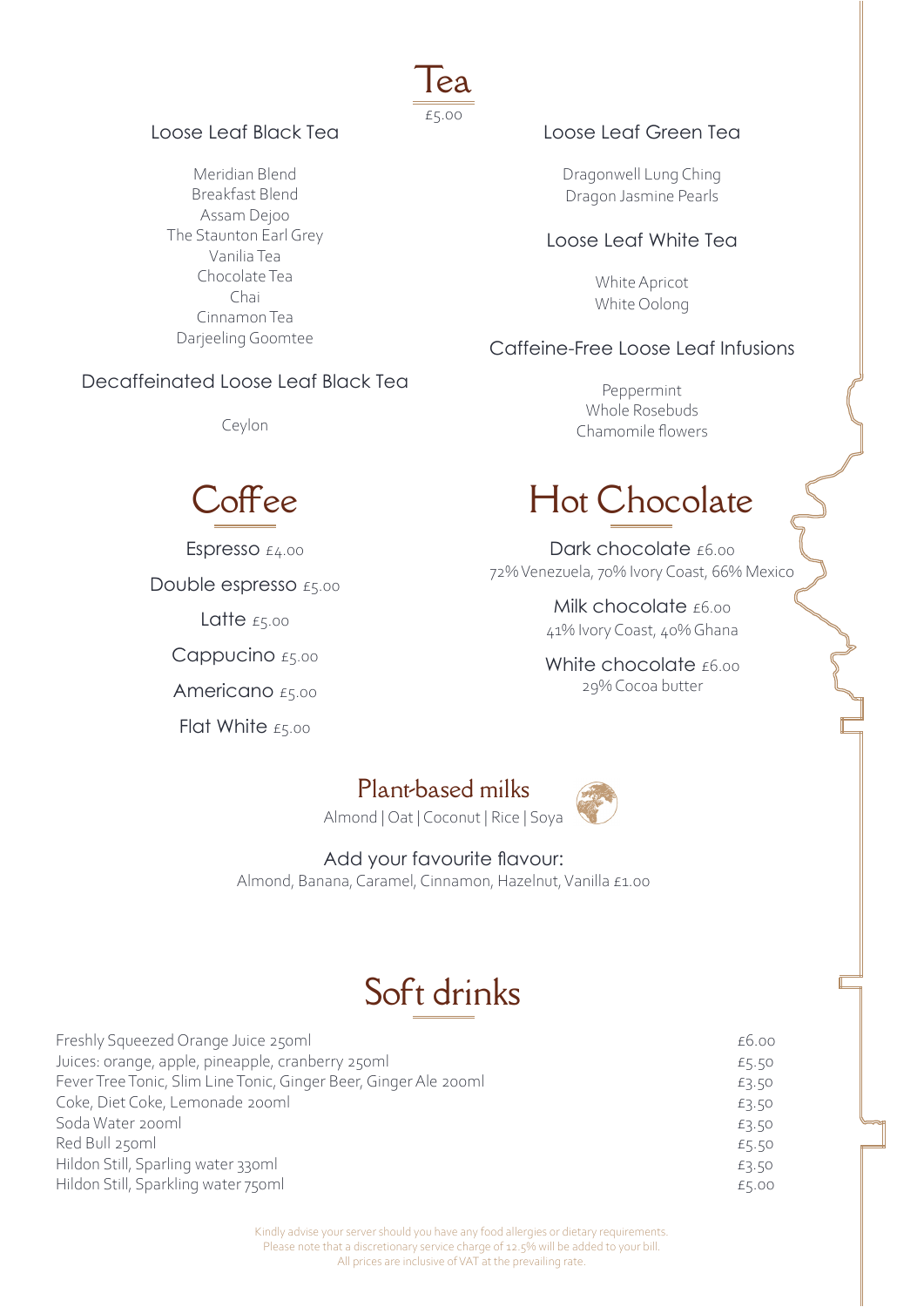| Light breakfast<br>$-$ Served until $\text{Ham}-$                                                                                                                                  |                |
|------------------------------------------------------------------------------------------------------------------------------------------------------------------------------------|----------------|
|                                                                                                                                                                                    |                |
| Butter Croissant Y<br>Selection of local jams, butter                                                                                                                              | £6.00          |
| Açai Bowl with Banana, Greek yoghurt \<br>Forest berries and granola                                                                                                               | £11.00         |
| Fresh Fruit Salad VG                                                                                                                                                               | £6.00          |
| Greenwich Breakfast Bap<br>Streaky bacon, fried egg, brioche bun<br>Turkey bacon available                                                                                         | £9,00          |
| Sandwiches & Wraps<br>- All sandwiches are served with a salad garnish -<br>$-$ Served from $\text{llam}$ $-$                                                                      |                |
| London Salt Beef Reuben Bagel<br>London salt beef brisket, smoked Cheddar, mustard mayonnaise,<br>crispy onion, sauerkraut, served in a warm sesame bagel                          | £17.00         |
| Meridian Rosemary & Sea Salt Focaccia $\sqrt{\ }$<br>Buffalo mozzarella, heirloom tomato, basil, extra virgin olive oil                                                            | £15.00         |
| <b>Greenwich Caesar Roll</b><br>Grilled chicken breast, crisp iceberg lettuce, Parmesan shavings,<br>Caesar dressing in a tomato wrap                                              | £15.00         |
| Eastern-style Sabich Sandwich $\sqrt{\ }$<br>Sourdough and grain pitta bread stuffed with fried aubergine, hummus<br>tahini sauce, chilli pickles, falafel and Israeli style salad | £15.00         |
| InterContinental Farmhouse Toastie<br>Mature melted Cheddar cheese and Dorset honey roasted ham on buttered farmhouse bread                                                        | £14.00         |
| InterContinental Farmhouse Vegan Toastie VG<br>Portobello mushrooms, red onion chutney, vegan cheese on farmhouse bread                                                            | £14.00         |
| Angus Beef Burger<br>8oz Angus beef burger on a seeded brioche bap, sliced tomato,<br>pickled gherkins, crisp gem lettuce                                                          | £19.00         |
| Add bacon<br>Add cheese                                                                                                                                                            | £1.50<br>£1.50 |
| French fries                                                                                                                                                                       | £6.00          |
| Chunky chips                                                                                                                                                                       | £6.00          |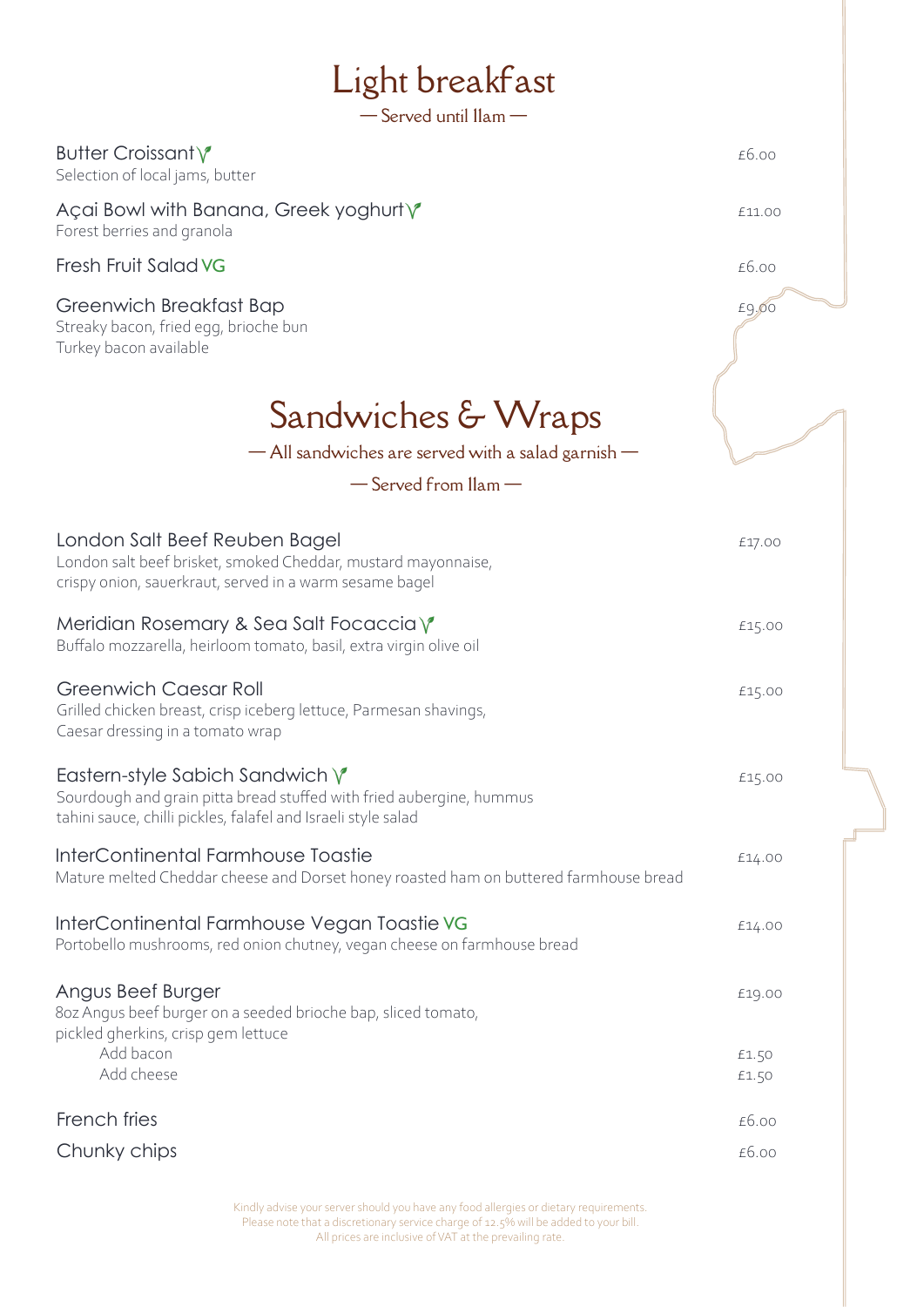# Salads & Soup

| A seasonal home-made soup of the day $\sqrt{\ }$<br>Served with breadroll and butter                                                      | £8.50  |  |
|-------------------------------------------------------------------------------------------------------------------------------------------|--------|--|
| Buckwheat and Quinoa Salad V<br>Grilled halloumi cheese, grilled baby gem,<br>pomegranate seeds and Lebanese-style dressing               | £15.00 |  |
| Roasted Corn, Avocado and Cucumber Salad VG<br>Baby mixed leaves, baby plum tomatoes, toasted hazelnuts<br>Pickled red onion vinaigrette  | £15.00 |  |
| Chicken Caesar Salad<br>Marinated grilled chicken breast, romaine lettuce<br>Parmesan shavings, classic Caesar dressing and herb croutons | £19.00 |  |
| Oak Smoked Salmon Salad<br>Baby mixed leaves, shaved fennel, grapefruit, pickled radish<br>Served with sea salt crips                     | £19.00 |  |
| Celeriac Waldorf smoked Duck salad<br>Granny Smith apple, celeriac, raisins, caramelised walnuts,<br>yoghurt and walnut oil dressing      | £19.00 |  |

## Homemade pastries

Sweet treats-made on the day in-house. Ask your waiter about the flavours of the day.

| Selection of macarons       | $£2.00$ each |
|-----------------------------|--------------|
| Handmade chocolate bonbons  | £1.25        |
| Loaf cake of the day        | E4.00        |
| Speciality cakes of the day | £5.00        |

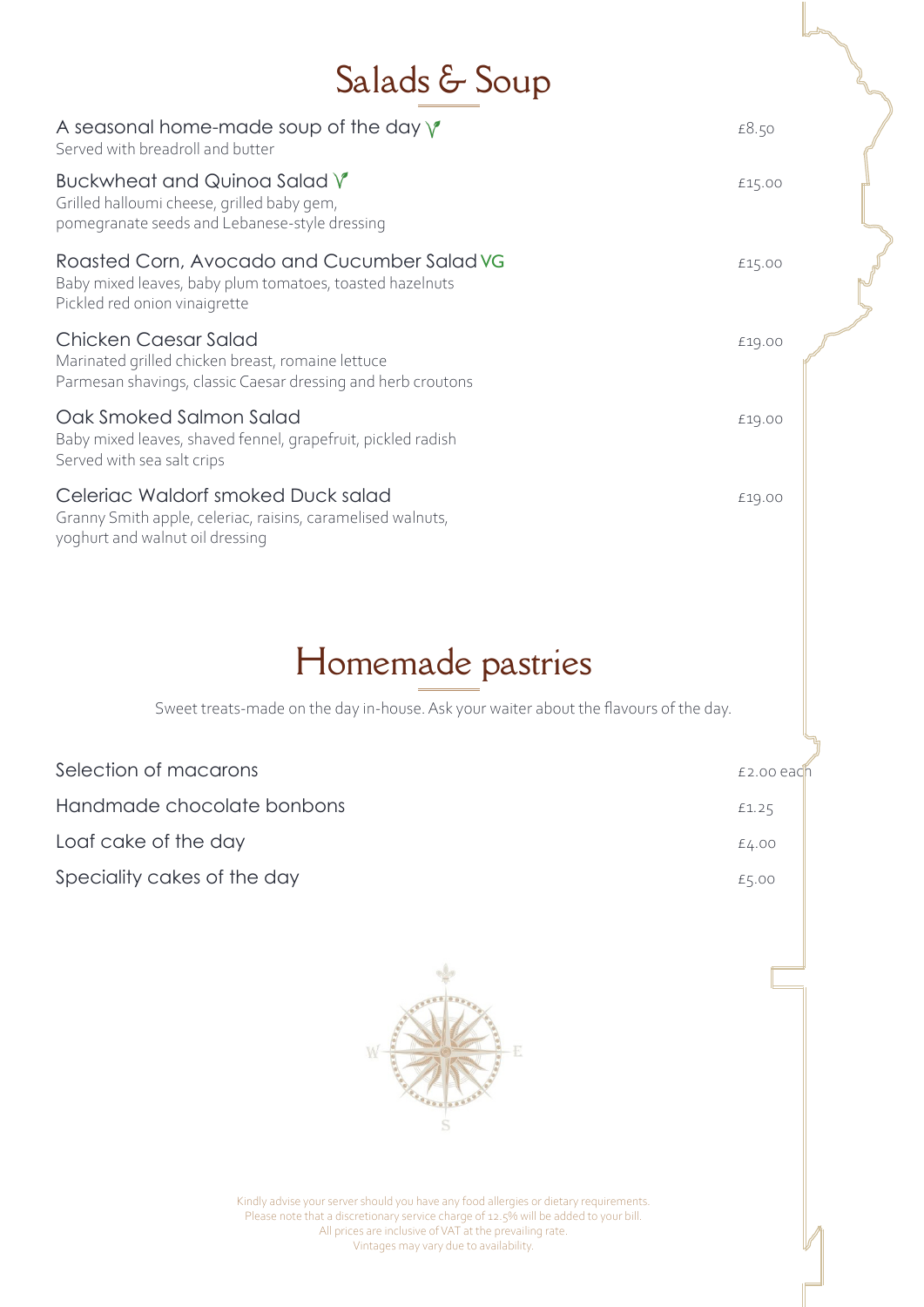# Champagne & Wine

| - Champagne and Sparkling Wine -                                                                                                                                                                                                                                                                                        |                          | 125ml                      | <b>Bottle</b>                                   |
|-------------------------------------------------------------------------------------------------------------------------------------------------------------------------------------------------------------------------------------------------------------------------------------------------------------------------|--------------------------|----------------------------|-------------------------------------------------|
| Prosecco Spumante Brut NV, La Cavea, Veneto, Italy<br>Laurent Perrier 'La Cuvée' Brut NV<br>Laurent Perrier 'Cuvée Rosé' NV                                                                                                                                                                                             |                          | £10.00<br>£15.00<br>£17.00 | £47.00<br>£75.00<br>£100.00                     |
| $-W$ hite Wine $-W$                                                                                                                                                                                                                                                                                                     | 175ml                    | 250ml                      | <b>Bottle</b>                                   |
| Macabeo, El Circo, Aragon, Spain 2020<br>Vinho Verde Loureiro Alvarinho, Azevedo, Portugal 2020<br>Sauvignon Blanc 'Wally', Les Caves de la Loire, France 2020<br>Pinot Grigio 'Terrapieno' Single Vineyard, Alpha Zeta, Veneto, Italy 2020<br>Albariño 'Sentidiño', Bodegas Gallegas, Rías Baixas, Galicia, Spain 2020 | £9.00<br>£9.50<br>£10.00 | £11.00<br>£12.00<br>£12.50 | £33.00<br>£35.00<br>£41.00<br>£41.00<br>£45.00  |
| $-$ Red Wine $-$                                                                                                                                                                                                                                                                                                        | 175ml                    | 250ml                      | <b>Bottle</b>                                   |
| Organic Monastrell, Familia Castaño, Murcia, Spain 2020<br>Esteva Douro Tinto, Casa Ferreirinha, Douro, Portugal 2019<br>Montepulciano d'Abruzzo, Il Faggio, Abruzzo, Italy 2019<br>Merlot, Château Haut-Blanville, Pays d'Oc, France 2020<br>Malbec, Amalaya, Calchaquí Valley, Salta, Argentina 2020                  | £9.00<br>£9.50<br>£10.00 | £11.50<br>£12.50<br>£13.50 | £33.00<br>£35.00<br>$E37$ Qo<br>£44.00<br>E4200 |
| $-$ Rosé Wine $-$                                                                                                                                                                                                                                                                                                       | $175$ ml                 | 250ml                      | <b>Bottle</b>                                   |
| Rioja Rosado, El Coto, Spain 2020                                                                                                                                                                                                                                                                                       | £9.50                    | £12.50                     | £37.00                                          |
| Spirits & Liqueurs                                                                                                                                                                                                                                                                                                      |                          |                            |                                                 |

| $JPIIIB \nabla LIGUCHI S$ |        |
|---------------------------|--------|
| $-Gin$                    | 50ml   |
| Hendrick's                | £13.00 |
| Tangueray No. 10          | £14.50 |
| Tanqueray Flor de Sevilla | £13.50 |

— Vodka —

Ketel One  $\epsilon$ 11.50 Grey Goose L'Original Vodka **En antique de la communitation de la communitation de la communitation de la communitation de la communitation de la communitation de la communitation de la communitation de la communitation de** 

 $-$ Tequila  $-$ 

Olmeca Blanco **E11.00** Olmeca Reposado **2008 - 2008 - 2008 - 2008 - 2008 - 2008 - 2008 - 2011**.00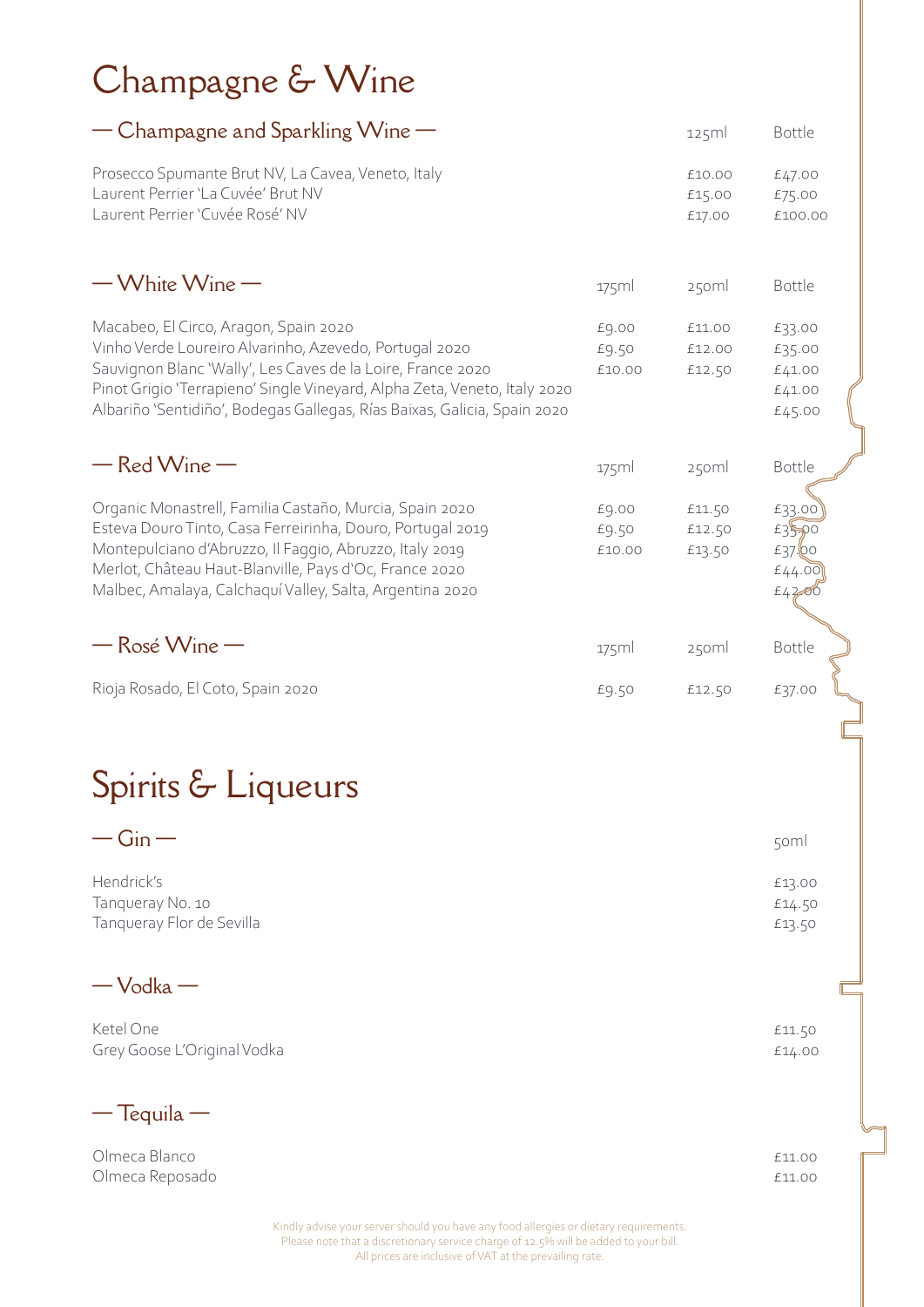| $-$ Rum $-$                                                                                                                                                         | 50ml                                                                                   |  |
|---------------------------------------------------------------------------------------------------------------------------------------------------------------------|----------------------------------------------------------------------------------------|--|
| Pampero Blanco<br>Captain Morgan Spiced<br>Havana Club 7 Year Old                                                                                                   | £11.00<br>£11.50<br>£11.50                                                             |  |
| $-W$ hisky $-$                                                                                                                                                      |                                                                                        |  |
| Johnnie Walker Black Label<br><b>Bulleit Bourbon</b><br>Jameson<br>Chivas Regal 12-Years-Old<br>Glenfiddich 15-Years-Old<br>Talisker, 10-Year-Old                   | £11.00<br>£11.00<br>£11.00<br>£11.50<br>£16.00<br>£13.00                               |  |
| - Brandy & Calvados -                                                                                                                                               |                                                                                        |  |
| Martell VS<br>Janneau VSOP Armagnac                                                                                                                                 | £11.00<br>£13.00                                                                       |  |
| $-$ Liqueurs $-$                                                                                                                                                    |                                                                                        |  |
| Amaretto Disaronno<br>Baileys Irish Cream<br>Campari<br>Cointreau<br>Malibu<br>Martini Bianco<br>Martini Extra Dry<br>Pimm's No. 1<br>Southern Comfort<br>Tia Maria | £9.00<br>£9.00<br>£9.00<br>£9.00<br>£9.00<br>£9.00<br>£9.00<br>£9.00<br>£9.00<br>£9.00 |  |
| Beers & Ciders                                                                                                                                                      |                                                                                        |  |
| Erdinger Alkoholfrei (o.5% ABV), 500ml, Germany<br>Peroni, 330 ml, Italy<br>Corona, 330 ml, Mexico<br>Goose Island IPA, 355 ml, USA                                 | £6.00<br>£6.50<br>£6.50<br>£7.00                                                       |  |
| Aspall Cider, 33oml, UK                                                                                                                                             | £7.00                                                                                  |  |

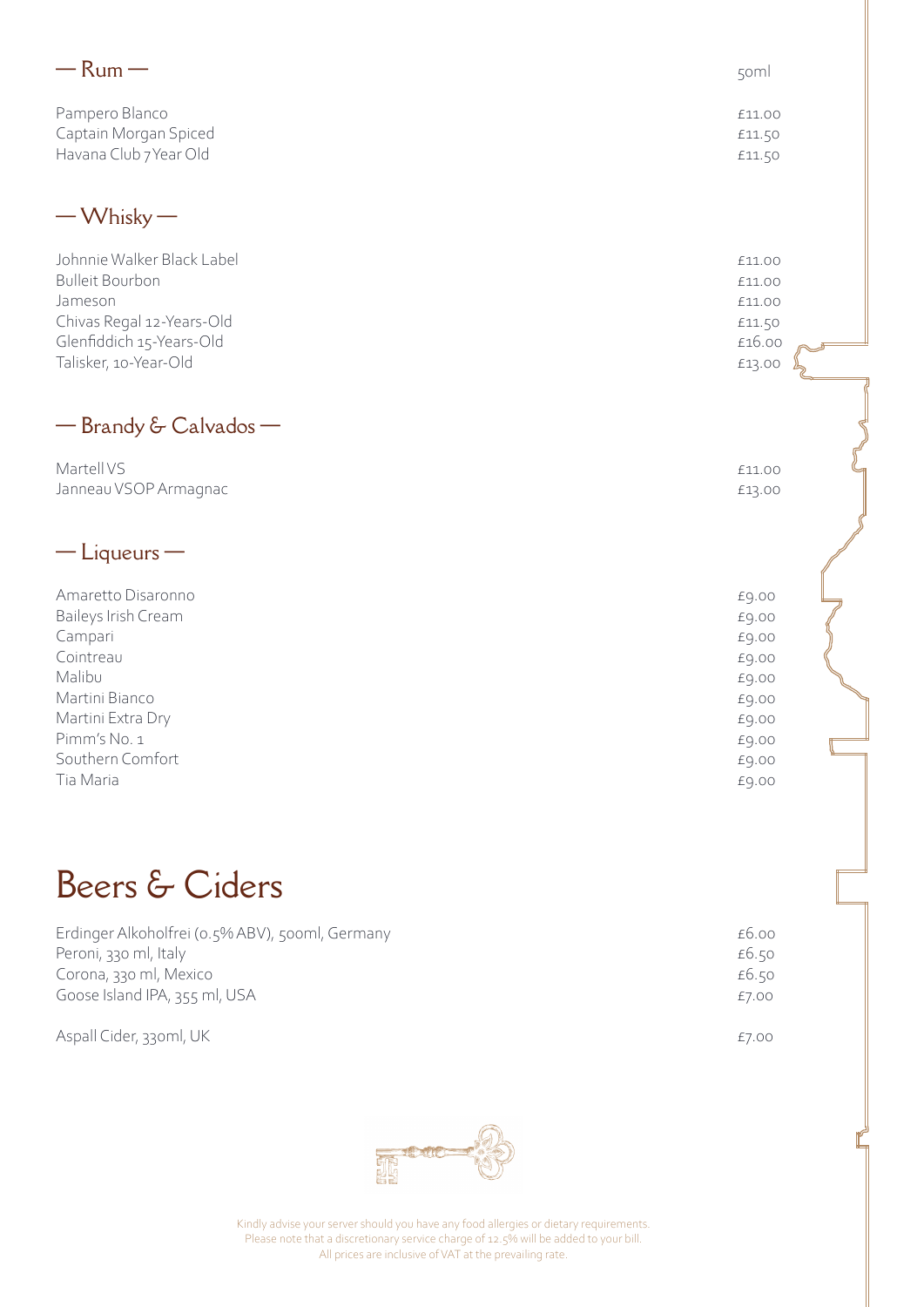

Alcohol by Volume:

Champagne 12.0% - 13.0% White Wine 12.0% - 14.5% Red Wine 12.0% - 14.5% Dessert & Sweet Wine 3.5% - 14.5% Fortified Wine 12.0% - 22.5% Beers 4.2% - 8.5% Vermouth 14.8% - 18.0% Campari 25.0% Sherry 12.0% - 22.5% Gin 37.5% - 57.7% Vodka 37.5% - 40.0% Rum 37.5% - 43.0% Cognac 35.0% - 47.0% Whisky 40.0% - 60.8%

Meridian Lounge encourages responsible drinking

www.iclondon-theo2.com @meridian\_lounge @intercontheo2